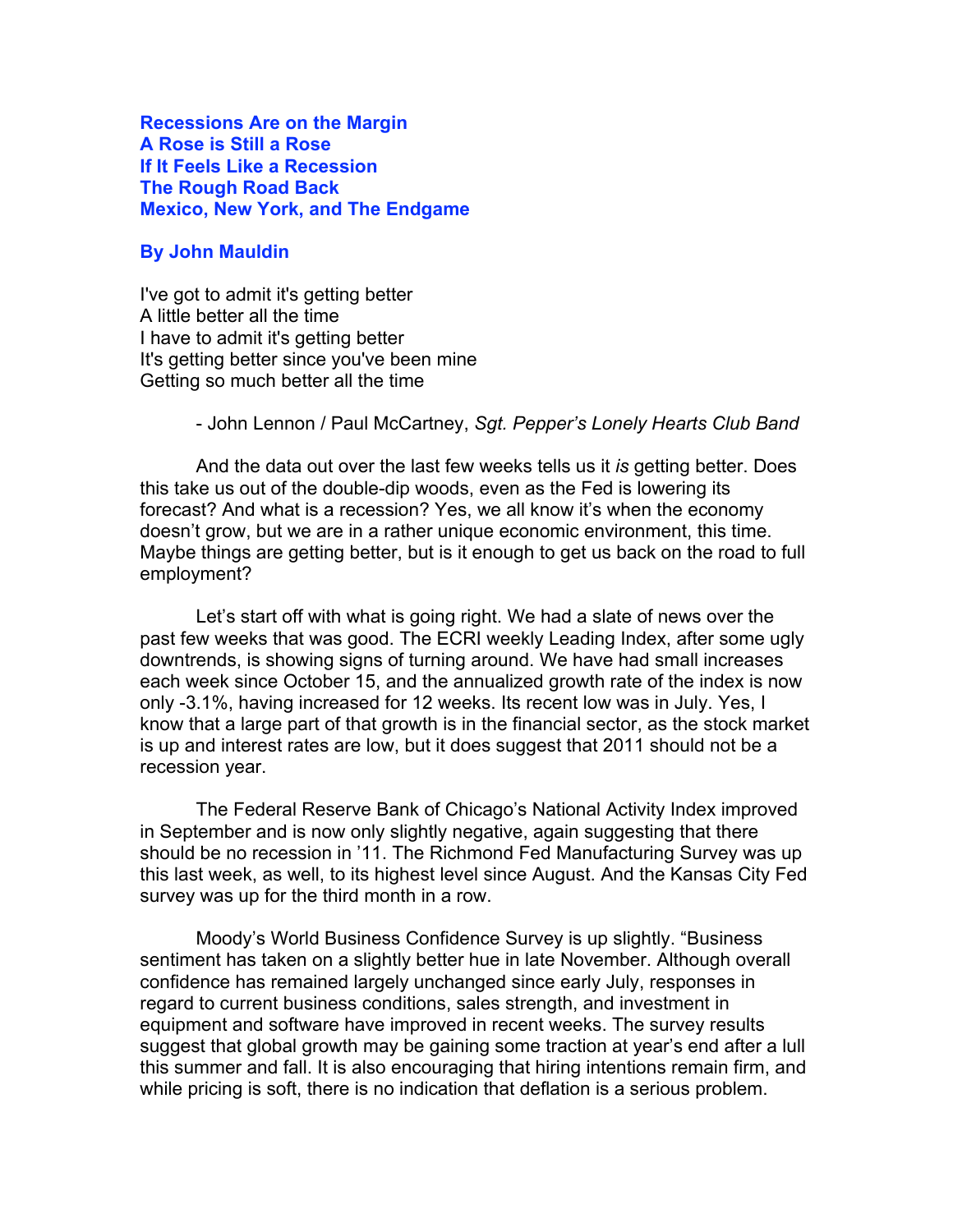Nonetheless, businesses do not anticipate a significant acceleration in activity anytime soon, as expectations regarding the outlook into mid-next year have shown no meaningful improvement." (www.dismal.com)

Third-quarter GDP was revised up to 2.5%, although inventories accounted for just over half of the growth. Building inventories counts as a plus in GDP accounting, and selling them deducts from GDP growth. Just the way it's done. But at some point inventories will stabilize. That headline number will be harder to get up over 3% when that happens. (I decided to go back and look at the BEA historical inventory numbers. Interestingly, there seems to be a bug in that particular data and it shows up as -9999 in both online and printed formats. All the other data was fine. Someone should fix that. After 20 minutes of trying to find it elsewhere, I decided I needed to get on with writing.)

Initial jobless claims dropped to a seasonally adjusted 407,000 this week, a rather amazing number, as the actual number was 462,000 (although the week before the actual number was just 409,000). That is why most people pay attention to the seasonally adjusted number, as this data series is extremely noisy. Let us hope this is a trend.

And what's this? Personal income was actually up 0.5% for the month? That's positive, as personal income growth has not been all that good, and is now up 4.1% over the last year. Just six months ago, in May, it was up only 1.8% over the preceding year.

Mortgage applications were up, although new-home sales dropped a rather dismal 8.1%. New-home sales are close to the 47-year record low set last August, and down 29% from a year ago. The median sales price is down 9% from a year ago. The good news in all this is that as prices drop and foreclosures keep on coming, homes will become more affordable to people who want to buy. The cure for low prices is low prices. While it may be well into 2012 before we work through the excess inventory and the aftermath of the housing bubble, as I wrote here in 2008 (I was told I was such a doom and gloomer!), we are closer to that point than we were a year ago. These things work themselves out over time.

The economy has now grown at a rate of 3.1% over the last four quarters. That is the good news and it'sthe best growth we have had for four quarters since 2005. We have been slowing down somewhat the last two quarters, but are still north of 2%. With inventory growth slowing, it is really possible to be below 2% for the  $4<sup>th</sup>$  quarter.

### **A Rose is Still a Rose**

There is a theme to a lot of the positive news we've been getting lately: it is positive, but not by much. Normally at this time in a recovery we would be seeing 4-5% (or more!) GDP growth and some real recovery in employment.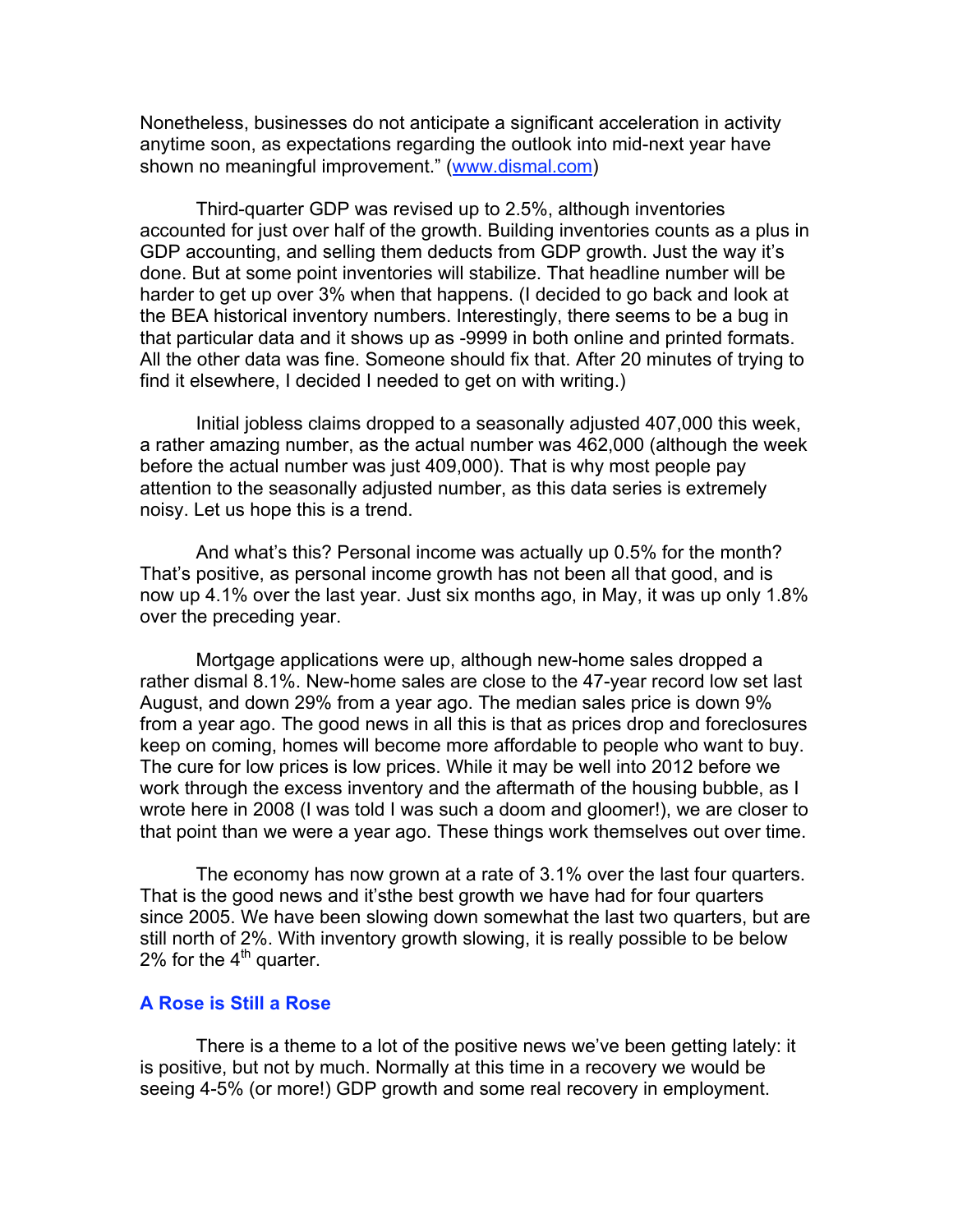Still, 2% is not a recession. And given what we have seen, there should now not be a recession in 2011, barring some "exogenous" shock. Something that is from outside the normal system. I have written for a long time that the one thing I really am concerned about is that the Bush tax cuts will not be kept. If the Bush tax cuts on the middle class are not kept, it seems a lock to me that we'll be in recession rather soon in 2011.

At 2% growth, the economy MAY be able to handle it if we only end up taking away the tax cuts for those with over \$250,000 in income. It will slow things down, but probably not enough to cause a recession, if we are growing at  $2.5%$ .

I know a lot of my readers think it is just me being political, but that is what the research and the data tells us. Maybe if I called them the 2001-03 tax cuts and didn't use the name Bush it would be less offensive to some. I really get that. But the research is the same no matter what name I use. A rose is still a rose.

Take capital gain taxes. An increase in capital gains taxes has never – NEVER – increased tax collections as much as forecast. And a decrease in capital gains taxes has always – ALWAYS – produced more tax revenue than forecast, and often more in taxes than was being collected before the tax cut. People change their behavior over what seem like small changes in capital gains taxes. The data and history are clear.

Right now the people who seem to know think those tax cuts will get extended. If they do, is there anything else that could shock the system? The first thing that leaps to my mind is a real credit and banking crisis in Europe. European banks are in bad shape and own a massive amount of government debt in Greece, Ireland, Spain, and Portugal. Truly massive.

This is a graph of the exposure of French, German and UK banks to Spain, Portugal, Ireland, and Greece. For those who are seeing this in black and white, the top part of each bar is Spain, and going down to Greece. Any wonder why the markets get nervous when Germany starts talking about the need for bond holders to take a haircut in any debt restructuring?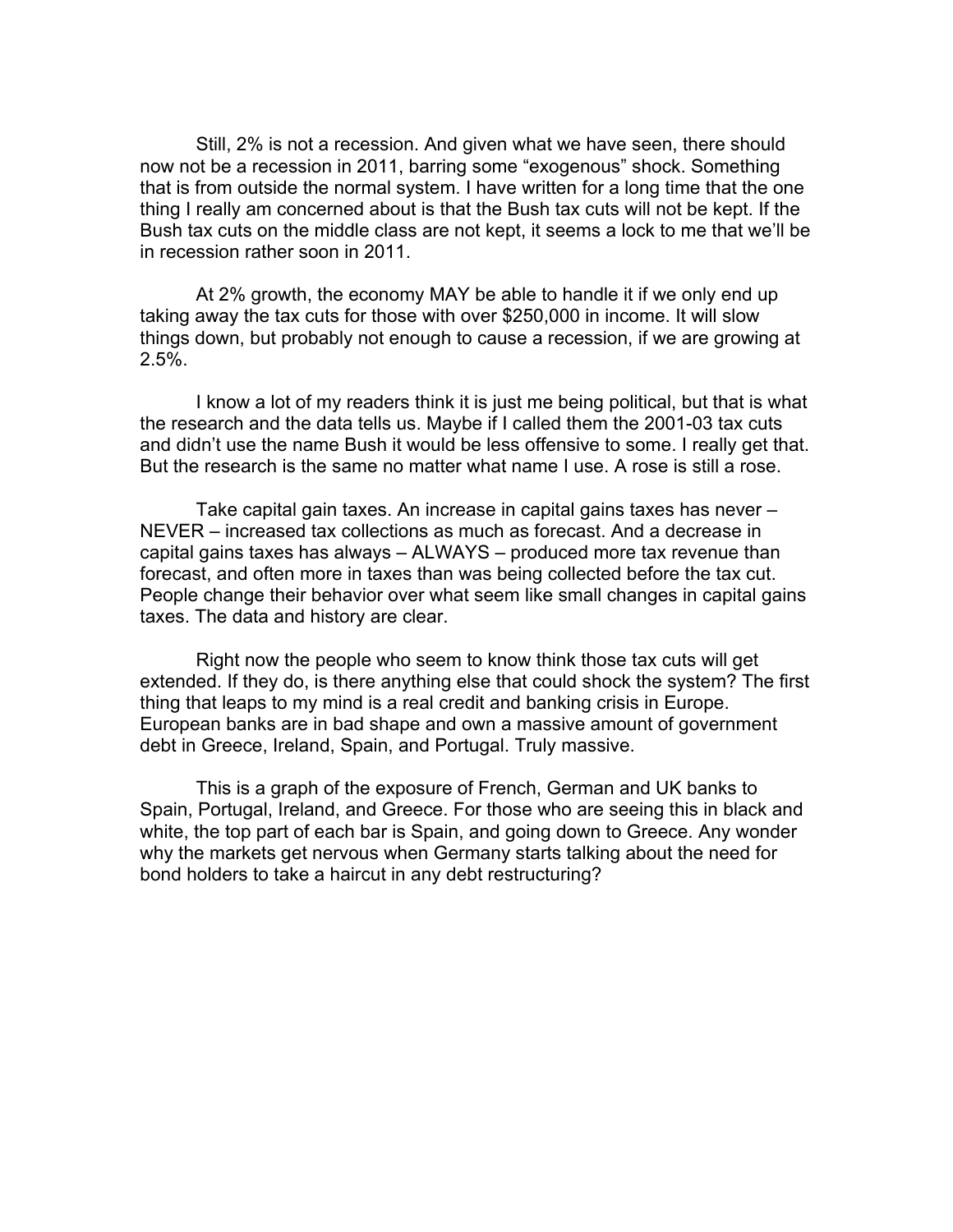

#### German, French and U.K. Banks Highly Exposed

We will take a look at Europe next week. But as I have written on numerous occasions, and as should be very clear by now, the international credit and banking systems are very connected. While US banks are not overly exposed to European sovereign debt, we are exposed to their banks. We just simply do not know what the ramifications of a credit crisis will be here. But it bears watching.

# **If It Feels Like a Recession**

The old joke is that a recession is when your neighbor loses their job and a depression is when you lose yours. As noted above, the economy is growing, so why does it feel like a recession? Maybe because the data is still in recession territory. Let's look at a few items.

Capacity utilization is well off its lows but is in territory normally thought of as a recession. Look at the latest data from the St. Louis Fed FRED research database (a treasure trove of all sorts of data; love this site!). 75% capacity utilization has only been seen in past recessions, and indeed in many recessions never got this low!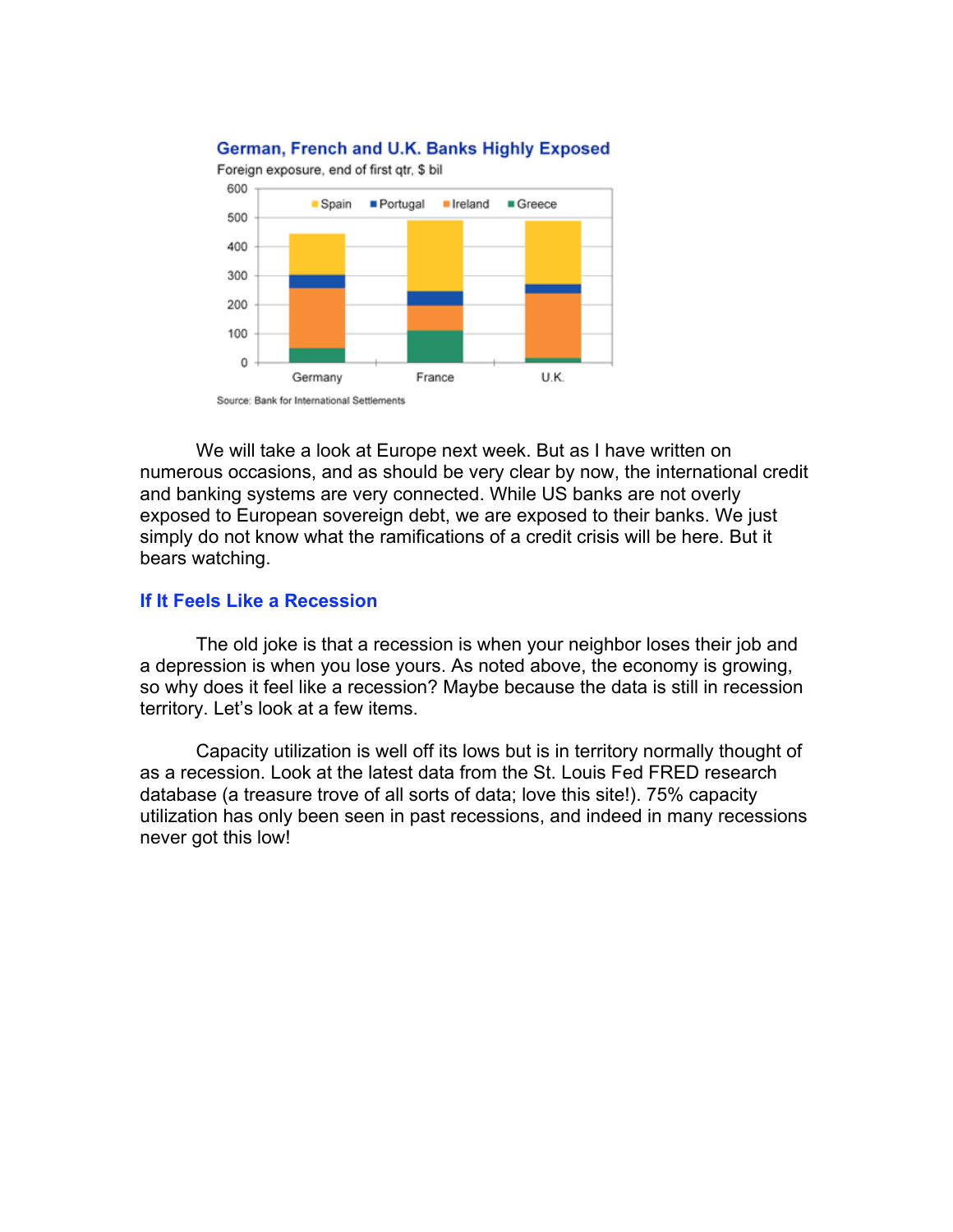

We all know unemployment is high, but it bears looking at *how* high, to get an historical perspective. Only once has it been this high. Notice that it took almost 8 years in the '80s, with a powerhouse economy, for the unemployment rate to drop 6.5%, and in the '90s it took 9 years to drop 3.5%. It only dropped by about 2% over five years in the middle of the last decade. We are now at an effective 10%. Nine years to get back to 6.5%? Five years to get back to 8%?

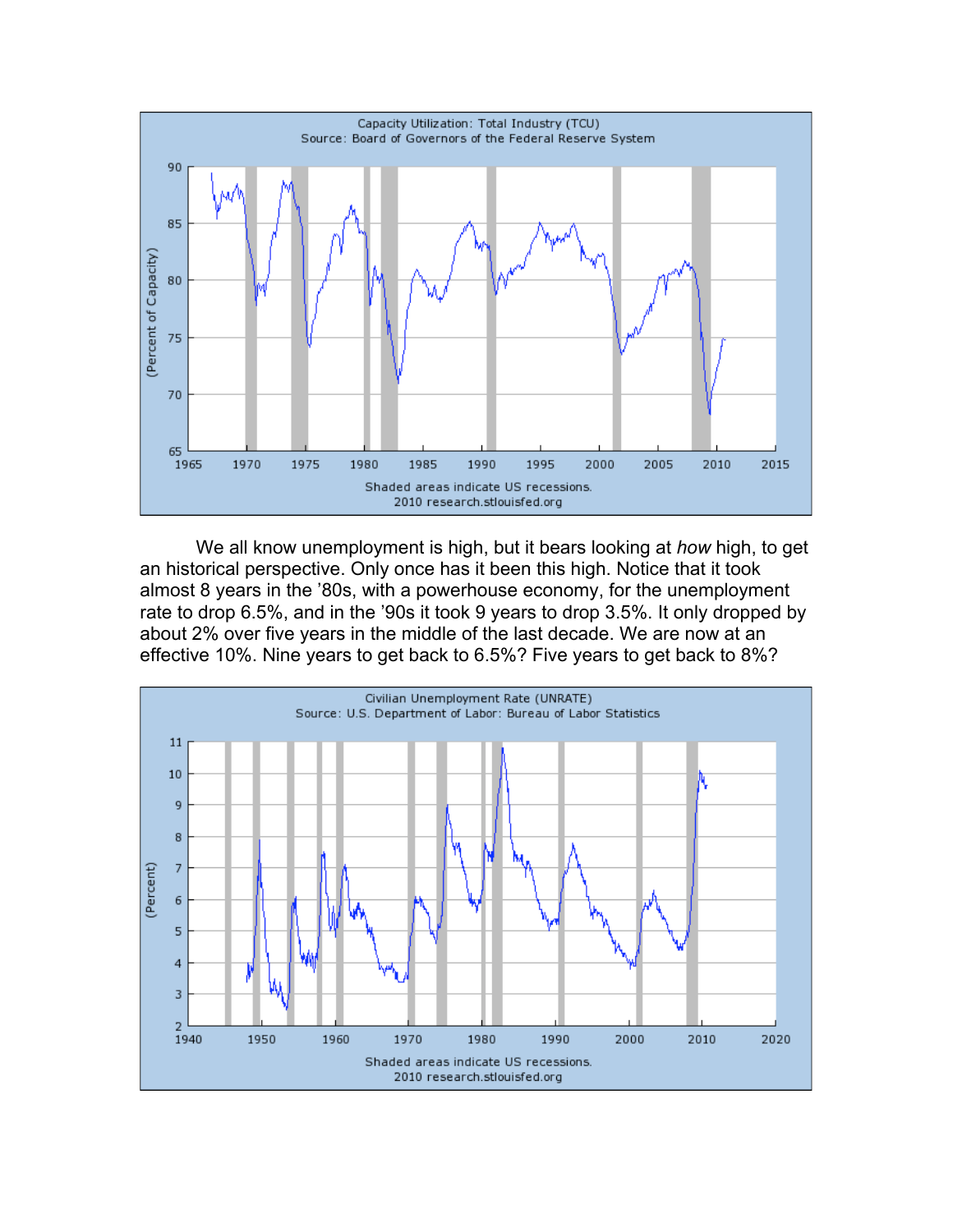Now some will point out that unemployment fell about 4% in just a few years in the '80s, back to 7%, before taking a breather and then falling a lot more over time. And that is true. But we had a lot more manufacturing jobs back then. Take a look at the past 70+ years of manufacturing employment in the US.



At the peak in the late '70s the US had almost 20 million manufacturing jobs with a population of a little over 220 million. In June of 1998 we still had 17.7 million manufacturing jobs. But by October, 2010 we were down to 11.6 million manufacturing jobs in a country of 320 million people.

Six million manufacturing jobs have been lost in the last 12 years, and 2 million in the last two years alone. We now have fewer manufacturing jobs than we had in 1941. And the following charts shows that as manufacturing jobs have fallen, government jobs have risen. Which of course means that taxes (or debt) have risen. This is not a pleasant chart, for me at least.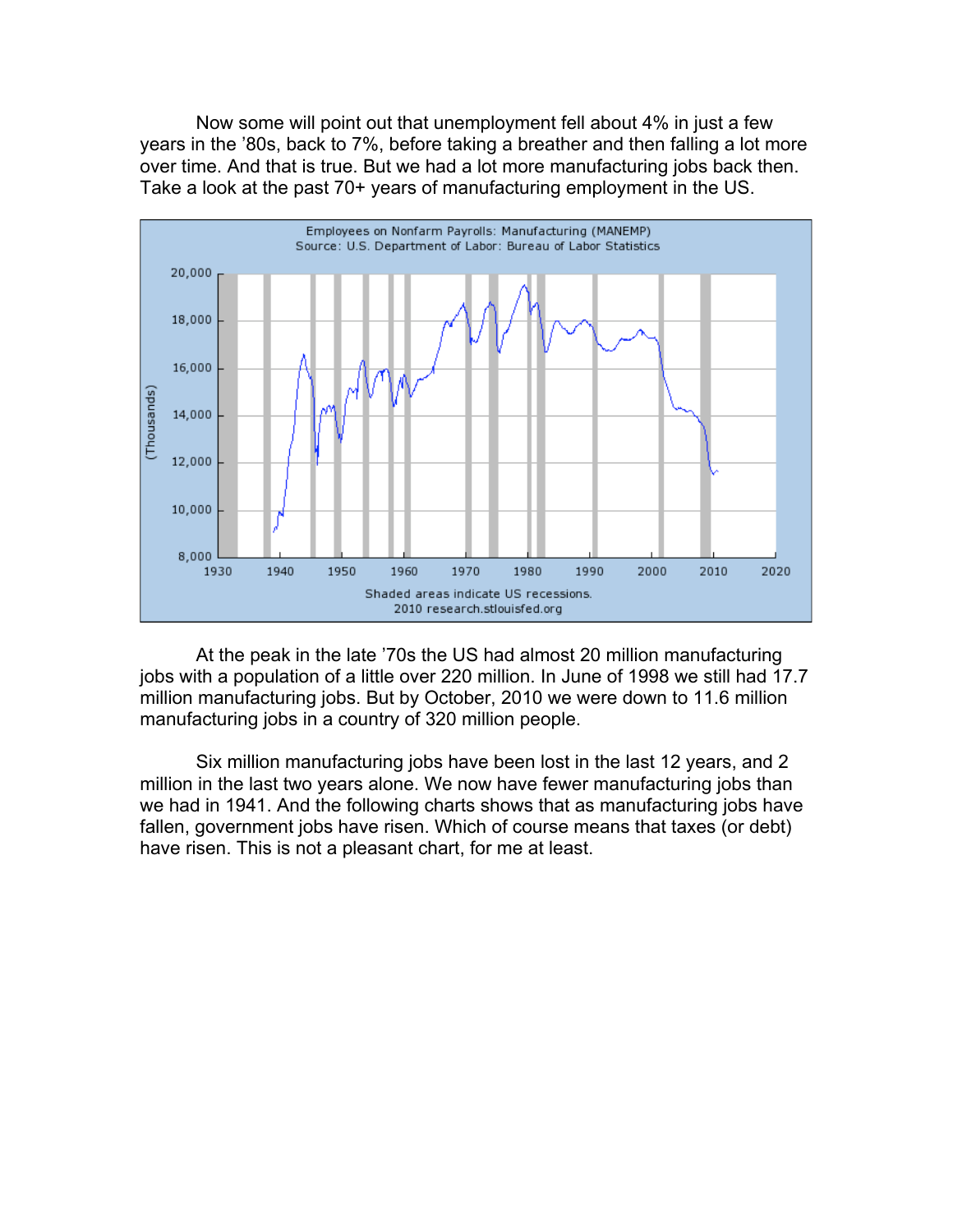



**Manufacturing Government** Employees (Millions) **Employees (Millions) Manufacturing Jobs now than any time since 1950! Average Manufacturing Job: \$18.46 /hr** *Source: U.S. Bureau of Labor Statistics, Current Employment Stat istics Survey, Not Seasonally Adjusted; National Industry -Specific Occupational Employment and Wage Estimates*

The rapid drop in unemployment in the early '80s after a major recession was manufacturing workers going back to work. Those jobs are gone now and there are few left for people to return to.

Let's look at the following comparisons of job losses and gains from the peak job months prior to recent recessions. Notice that job recoveries are slower as we go forward in time. A large part of that is due to the falloff in manufacturing.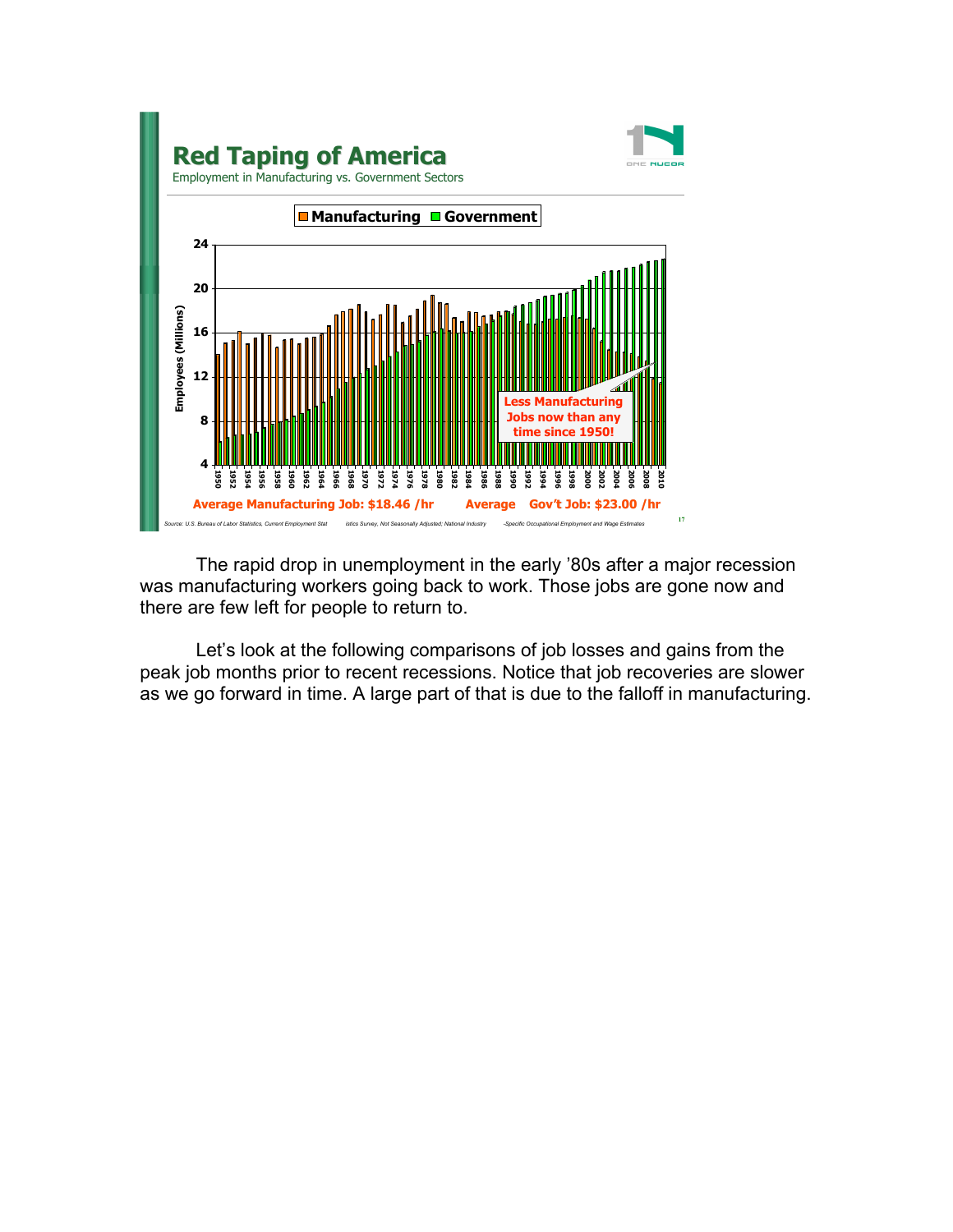

# **The Rough Road Back**

There are roughly 14.5 million unemployed in the US, another 9.4 involuntary part-time workers, and 2.5 million marginally attached workers. The latter category is basically people who would take a job if they could find one but haven't looked in the past four weeks. Plus younger people who have gone back to school because they can't find a job.

For the part-time workers to get full-time jobs we need to create (guessing) at least 4-5 million full-time jobs to give them the hours they want. That is at least 11-12 million jobs we need to have to get back to the unemployment levels of 2007 (assuming that about 7.5 million jobs gets us to 5% unemployment).

Now, we need about 1.5 million jobs every year to cover new people coming into the labor force – or that is what history and economists tell us. I am not so sure that number is not itself history. What group of people has seen its unemployment level go down? People over 55! My generation is not retiring as planned and indeed is going back to work. Retirement is somewhere in the future in a world where stocks have gone nowhere for ten years and housing values have collapsed.

We may need more than 1.5 million jobs a year (125,000 a month) if Boomers aren't going to quit. But let's assume they do, for the sake of argument.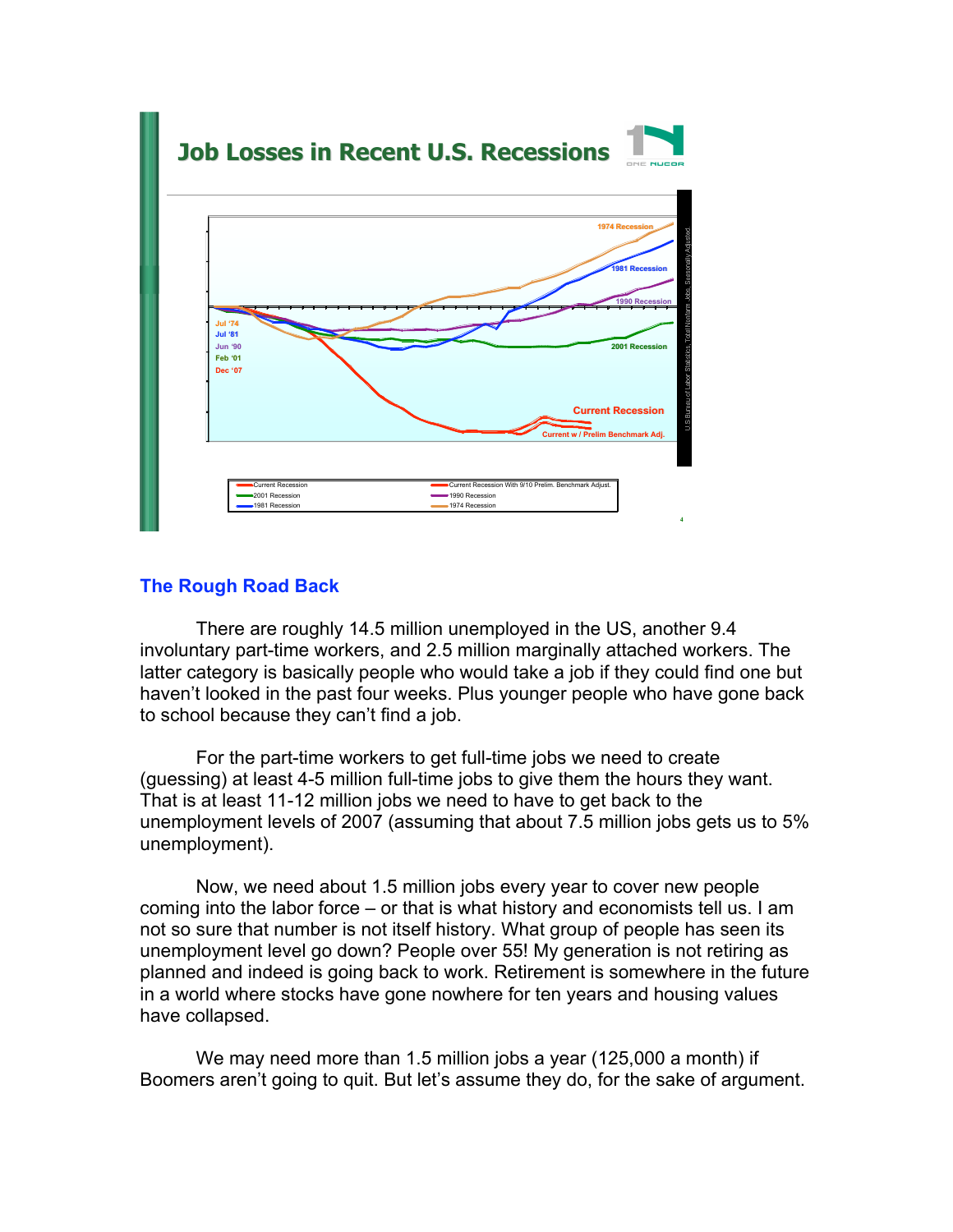That means in the next five years we need more than 19 million jobs to get back to under 5% unemployment. That's almost 4 million jobs a year or more than 325,000 a month, each and every month. Or 27 million jobs to get back there in ten years, or almost 230,000 jobs a month each and every month.

No recessions allowed. No crisis can show up. And the economy needs to grow at 3.5% plus on average to really give us jobs. Below are the employment statistics for the last 20 years. Straight from the BLS web site into my Excel spreadsheet. Notice that with the exception of 1994 and the last quarters of 1997 and 1999, we had no consistent quarters of 300,000-plus jobs a month. Also note that the economy grew (if memory serves) at 3.3% in the '90s and at 1.9% in the last decade. That marginal growth makes a big difference.

# **Employment, Hours, and Earnings from the Current Employment Statistics survey (National) 1-Month Net Change**

|                            | <b>Series Id: CES0000000001</b> |  |  |  |  |  |  |  |  |
|----------------------------|---------------------------------|--|--|--|--|--|--|--|--|
| <b>Seasonally Adjusted</b> |                                 |  |  |  |  |  |  |  |  |
| <b>Super</b>               | Total nonfarm                   |  |  |  |  |  |  |  |  |
| Sector:                    |                                 |  |  |  |  |  |  |  |  |
| Industry:                  | Total nonfarm                   |  |  |  |  |  |  |  |  |
| <b>NAICS</b>               |                                 |  |  |  |  |  |  |  |  |
| Code:                      |                                 |  |  |  |  |  |  |  |  |
| Data Type:                 | ALL EMPLOYEES, THOUSANDS        |  |  |  |  |  |  |  |  |
| Years:                     | 1990 to 2010                    |  |  |  |  |  |  |  |  |

| Year | Jan    | Feb    | Mar    | Apr    | May    | Jun   | Jul   | Aug   | Sep   | Oct | Nov   | <b>Dec</b> |
|------|--------|--------|--------|--------|--------|-------|-------|-------|-------|-----|-------|------------|
|      |        |        |        |        |        |       |       |       |       |     |       |            |
| 1990 | 342    | 245    | 215    | 40     | 149    | 17    | -42   | 208   | -82   | 161 | 144   | -60        |
| 1991 | $-119$ | $-306$ | $-160$ | -211   | $-128$ | 87    | -47   | 15    | 35    | 12  | $-58$ | 23         |
| 1992 | 49     | $-66$  | 50     | 158    | 126    | 60    | 71    | 141   | 35    | 177 | 140   | 211        |
| 1993 | 310    | 242    | -51    | 309    | 265    | 173   | 295   | 161   | 241   | 277 | 261   | 308        |
| 1994 | 268    | 201    | 462    | 353    | 331    | 315   | 363   | 300   | 354   | 207 | 423   | 274        |
| 1995 | 321    | 209    | 222    | 162    | -16    | 231   | 79    | 271   | 245   | 147 | 148   | 131        |
| 1996 | $-19$  | 434    | 263    | 161    | 323    | 278   | 232   | 196   | 220   | 243 | 296   | 167        |
| 1997 | 230    | 301    | 312    | 291    | 256    | 253   | 283   | -18   | 508   | 339 | 303   | 299        |
| 1998 | 270    | 189    | 144    | 277    | 401    | 212   | 119   | 352   | 218   | 193 | 284   | 342        |
| 1999 | 121    | 410    | 106    | 376    | 213    | 266   | 291   | 192   | 202   | 408 | 294   | 294        |
| 2000 | 249    | 121    | 472    | 286    | 225    | $-46$ | 163   | 3     | 122   | -11 | 231   | 138        |
|      |        |        |        |        |        |       |       |       |       |     |       |            |
| 2001 | $-16$  | 61     | $-30$  | $-281$ | -44    | 128   | 125   | 160   | 244   | 325 | 292   | 178        |
|      |        |        |        |        |        |       |       |       |       |     |       |            |
| 2002 | $-132$ | $-147$ | -24    | $-85$  | $-7$   | 45    | $-97$ | -16   | $-55$ | 126 | 8     | 156        |
| 2003 | 83     | $-158$ | $-212$ | $-49$  | -6     | $-2$  | 25    | $-42$ | 103   | 203 | 18    | 124        |
| 2004 | 150    | 43     | 338    | 250    | 310    | 81    | 47    | 121   | 160   | 351 | 64    | 132        |
| 2005 | 136    | 240    | 142    | 360    | 169    | 246   | 369   | 195   | 63    | 84  | 334   | 158        |
| 2006 | 262    | 326    | 304    | 174    | 31     | 69    | 232   | 141   | 100   | 43  | 201   | 177        |
| 2007 | 194    | 104    | 239    | 92     | 149    | 55    | $-20$ | $-71$ | 52    | 86  | 128   | 70         |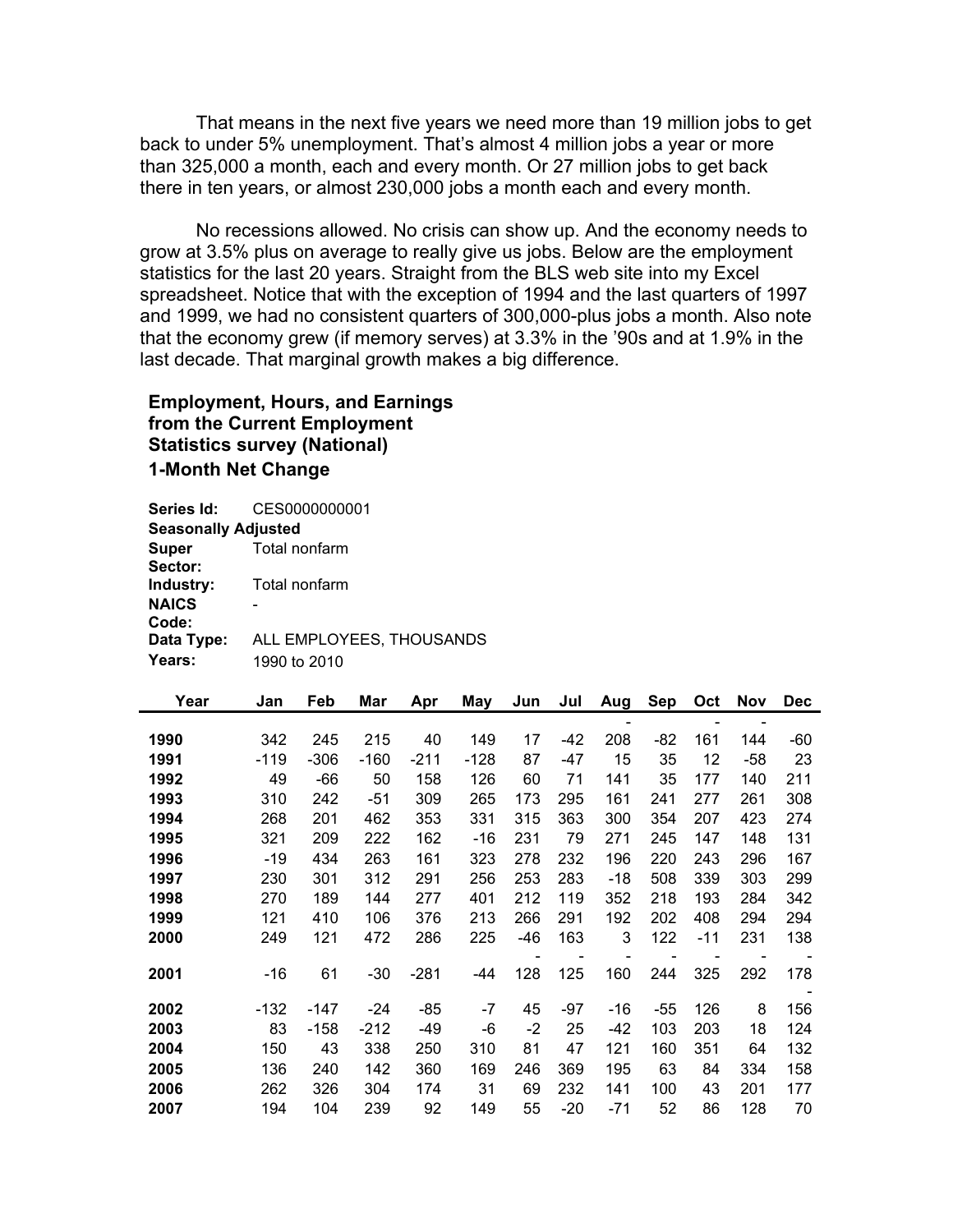| 2008 | -10 | -50 |  | -33 -149 -231 193 210 334 458 554 728 673    |  |  |  |        |
|------|-----|-----|--|----------------------------------------------|--|--|--|--------|
| 2009 |     |     |  | -779 -726 -753 -528 -387 515 346 212 225 224 |  |  |  | 64 109 |
| 2010 | 14  |     |  | 39 208 313 432 175 -66 -1 -41 151            |  |  |  |        |

This recovery is going to be long in coming, at least in terms of employment. And that brings us to the thought that started this letter.

## **Recessions are on the Margin**

10-12% of the US is really unemployed. Over time, that number will come down, albeit slower than anyone would like. But that also means that 88-90% of us have jobs or are working at least part-time. The plane I get on tomorrow is completely sold out. The malls I visit are full. We are buying Beatles music like there was only Yesterday (when troubles seemed so far away). Retail sales are up. Things are slowly improving.

But we dug a very deep hole for ourselves, and until we create whole new industries (which we will) unemployment is going to remain high. If you are among the 10% who are unemployed, or the 7% who are underemployed, it is going to feel very much like we are still in a recession.

And that is the crux of it. The difference between a technical "recession" and growth is meaningless if you can't find a job. If sales are slower because 17% of people are underemployed and governments are cutting back, it certainly doesn't feel like a growing economy to you. That difference is the margin between 2% average GDP growth and 3.5% average growth. That doesn't seem like a lot, but the compounding effects are large over time.

The US economy grew at 1.9% for the last decade, the slowest since the 1930s. Given that government spending is going to go down (at least I hope so), unemployment is going to take some time to get under control; and with the whole developed world in a mess, it is hard to see an economic environment where we can average 3.5% a year for this decade. It is going to be another Muddle Through decade. Unless you are on the margin.

As businesses adjust, as entrepreneurs respond, we will slowly come out of this. But it is going to take longer than we would like.

#### **Mexico, New York, and The Endgame**

I leave tomorrow for the Forbes cruise around the Mexican Riviera. I am looking forward to it, as there will be good friends sailing with us, and Tiffani and Ryan are coming as well. And, armed with my IPad, I have a few sci-fi books to read.